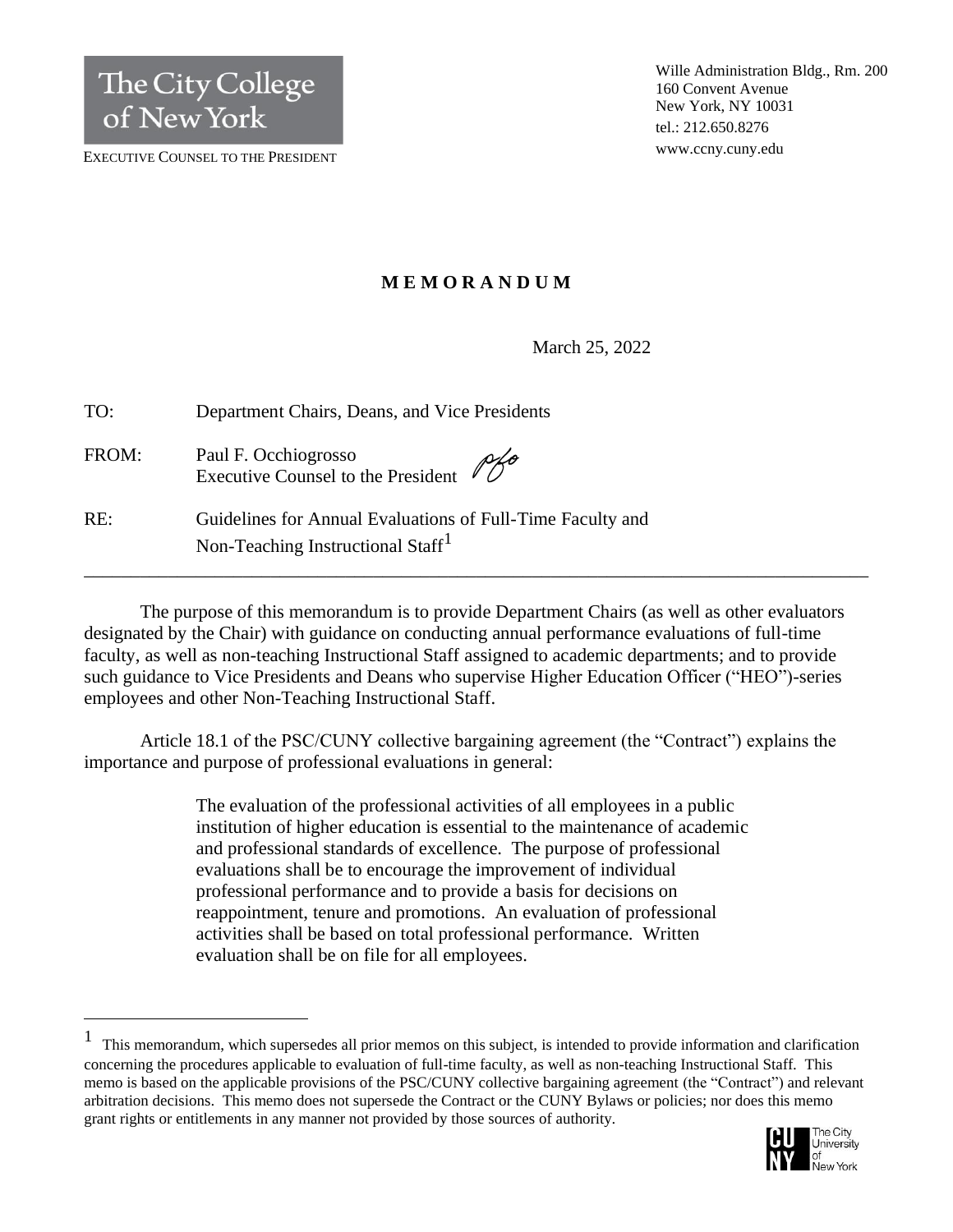# **A. ANNUAL EVALUATION OF FACULTY**

Article 18.3(a) of the Contract<sup>2</sup> sets forth the requirements for annual evaluations of full-time faculty members, as follows:

# **18.3 Annual Evaluations:**

(a) Members of the teaching faculty: At least once each year, each employee other than tenured full professors shall have an evaluation conference<sup>3</sup> with the department chairperson or a member of the departmental P&B committee<sup>4</sup> to be assigned by the chairperson. Tenured full professors may be evaluated. At the conference, the employee's total academic performance and professional progress for that year and cumulatively to date shall be reviewed. Following this conference, the chairperson or assigned member of the P&B shall prepare a record of the discussion in memorandum form for inclusion in the employee's personal file. Within ten (10) working days after the conference, a copy of the memorandum shall be given to the employee. If the overall evaluation is unsatisfactory, the memorandum shall so state. The employee in such case shall have the right to endorse on the memorandum a request to appear in person before the department P&B.

Effective with the 2019-2020 academic year, in evaluating members of the teaching instructional staff who, in a given academic year, teach the majority of their classes in a department or program other than the one to which they are appointed, their department chairperson or the members of the departmental P&B committee<sup>5</sup> assigned by their chairperson to conduct the annual evaluations may consult with the director of the program or the chairperson of the other department in which the instructional staff members have taught the majority of their classes and may discuss the comments of the director of the program or the

<sup>2</sup> The full 2017-2013 PSC/CUNY collective bargaining agreement, incorporating the new provisions contained in the Memorandum of Agreement entered into in 2019, is now posted on the PSC website here: [https://www.psc](https://www.psc-cuny.org/sites/default/files/PSC-CUNY_2017-2023_Agreement.pdf)[cuny.org/sites/default/files/PSC-CUNY\\_2017-2023\\_Agreement.pdf](https://www.psc-cuny.org/sites/default/files/PSC-CUNY_2017-2023_Agreement.pdf)

<sup>3</sup> The contractual requirement of an "evaluation conference" can be satisfied by a video or telephone conference; the Contract does not require that the evaluation conference be conducted in person.

<sup>&</sup>lt;sup>4</sup> The Contract uses the generic term "departmental P&B committee" to refer to the departmental personnel committee. This refers to the Department Executive Committee at City College (*see* CCNY Governance Plan, Article IX).

<sup>5</sup> *See* footnote 4 above.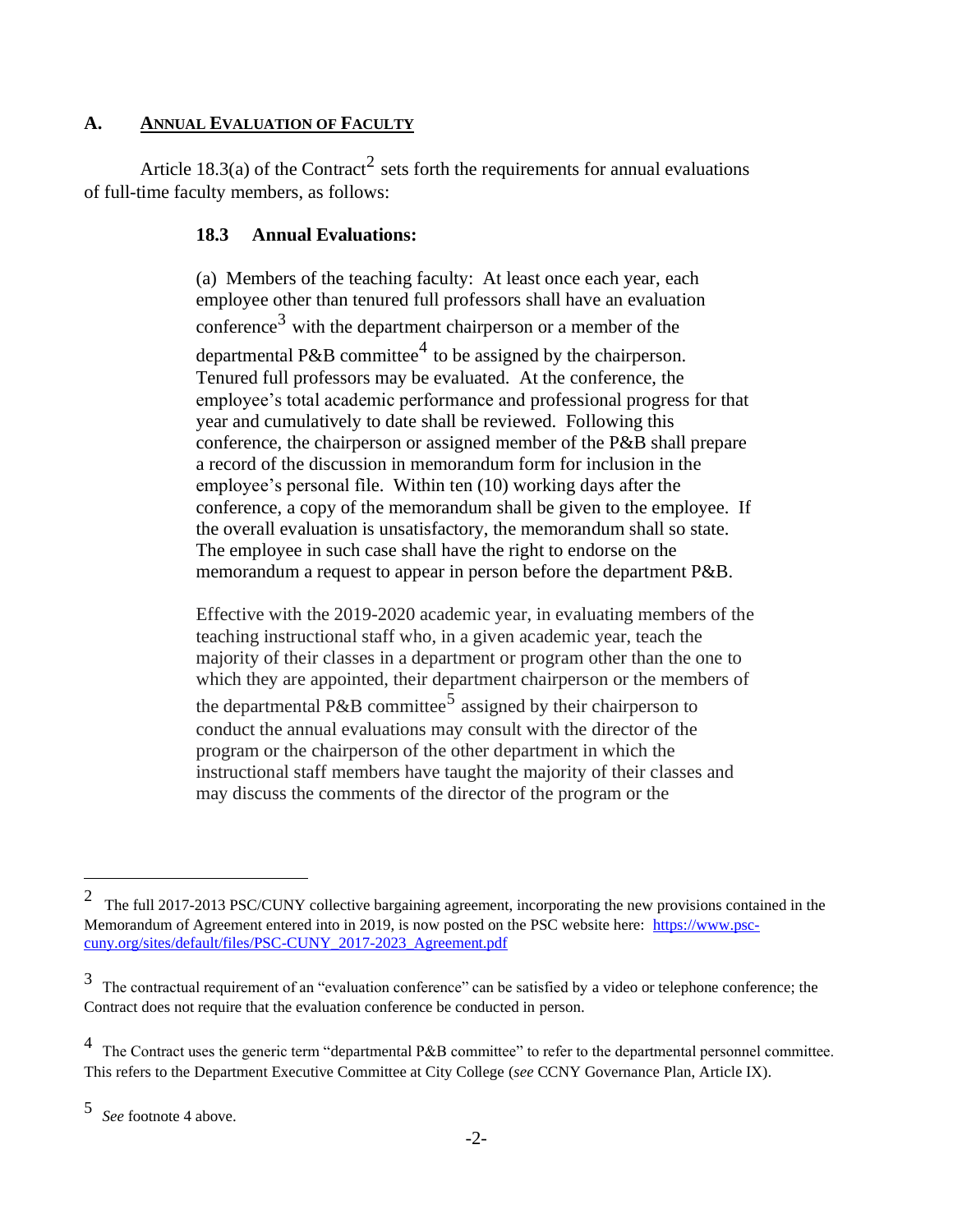chairperson of the other department during the evaluation conference and reference the discussion in the evaluation memorandum.

In accordance with Article 18.3(a) of the Contract, the following procedures should be followed:

#### **Who Is Covered by This Provision?**

Article 18.3(a) of the Contract applies to "members of the teaching faculty," which includes fulltime Professors (all ranks), as well as Lecturers, Distinguished Lecturers, Instructors, and any other fulltime faculty engaged in teaching. Annual evaluations are mandatory, except for tenured full professors, who "may be evaluated." This provision should be applied uniformly; thus, each department should determine on its own whether tenured full professors should be evaluated, and if so, then it should be applied to all tenured full professors in the department, rather than selectively.

#### **Who Conducts the Evaluation?**

Annual evaluations are to be conducted by the Department Chair or a member of the Department Executive Committee assigned by the Chair. In order to promote consistency and continuity, it is advisable for the Department Chair to conduct as many of the annual evaluations as feasible. But especially in larger departments, the Chair may determine that it is not feasible for him/her to conduct all of the evaluations, in which case the Chair may assign one or more members of the Department Executive Committee to conduct some of the evaluations; if the Department Chair does so, then the Chair should provide a copy of this memo to each Executive Committee member designated to conduct evaluations.

### **When Should the Evaluation Be Conducted?**

Article 18.3(a) of the Contract does not mandate a specific time; it only says that evaluations are to be conducted "at least once each year." After a faculty member's first full year of service, I recommend that the annual evaluations be conducted late in the Spring semester each year. This allows the evaluator to cover the faculty member's performance for the past academic year, as well as "cumulatively to date," and in the case of untenured faculty it also allows the evaluation to be completed and included in the personnel file before the individual is reviewed for reappointment in the Fall semester.

Since faculty members in their first full year of service must be considered during the Spring semester for reappointment for the second year,  $6 \text{ I}$  recommend that the annual evaluation be conducted prior to the Department Executive Committee's consideration of such faculty members for reappointment, so that the annual evaluation is available for such consideration.

<sup>6</sup> Pursuant to Article 10.1(a)(1) of the Contract, faculty members in their first year of service who were hired on September 1 must receive notice of reappointment or non-reappointment by April 1, and faculty members who were hired on February 1 must receive such notice by May 1.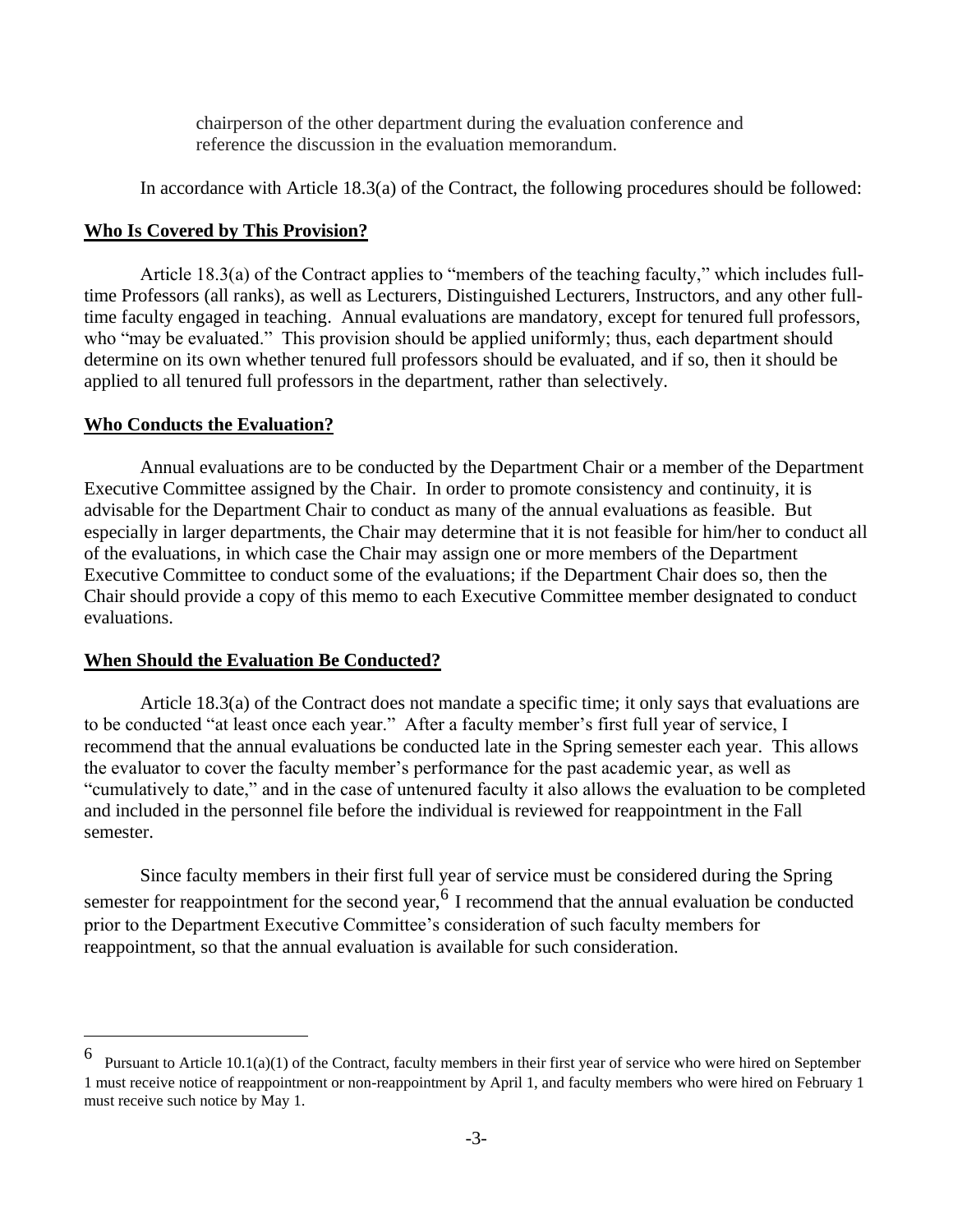# **How to Conduct the Evaluation**

- Many Department Chairs find it useful to have each faculty member submit, in advance of the evaluation conference, an updated *curriculum vitae* or other summary of the faculty member's work over the past year and cumulatively to date. This provides a useful basis for the evaluator to review the faculty member's performance in the main areas of teaching effectiveness, scholarship, and service. There is no required form for such summary.
- The evaluation conference is to be held only between the individual conducting the evaluation and the faculty member being evaluated. No one else may be present during the evaluation conference. Arbitrators have interpreted the contract language "each employee shall have an evaluation conference *with the chairperson or a member of the departmental P&B committee*" (emphasis added) to mean that only the evaluator and the faculty member being evaluated may be present during the evaluation conference. No observer may be present, even if the faculty member requests it.
- Since the written evaluation is to be "a record of the discussion" at the evaluation conference "in memorandum form," the evaluation should not be finalized in advance of the evaluation conference. Rather, the evaluator may, and should, prepare an outline or notes, or even a draft of the evaluation, for use during the evaluation conference. Such outline or draft is for the exclusive use of the evaluator and should not be shared with the faculty member being evaluated.
- Article 18.3(a) provides: "At the conference, the employee's total academic performance and professional progress for that year and cumulatively to date shall be reviewed." For professors, "total academic performance" includes the traditional areas enumerated in the Board's *Statement of Academic Personnel Practice* as the criteria for reappointment: teaching effectiveness, scholarship, and service. Evaluators should also consider the more detailed enumeration of "total academic performance" in Article 18.2(a) of the Contract, which is stated to include, but not be limited to, the following elements:
	- 1. Classroom instruction and related activities;
	- 2. Administrative assignments;
	- 3. Research;
	- 4. Scholarly writing;
	- 5. Departmental, college and university assignments;
	- 6. Student guidance;
	- 7. Course and curricula development;
	- 8. Creative works in individual's discipline;
	- 9. Public and professional activities in field of specialty.

The research and scholarly writing requirement does not apply to Lecturers or Instructors, but rather only to faculty in Professorial titles; thus, Lecturers and Instructors should be evaluated based on teaching and service, as well as any other factors that are relevant to their positions. In accordance with Article 11.7(a) of the Contract, the position of Distinguished Lecturer "will be primarily a teaching position, but it may include research."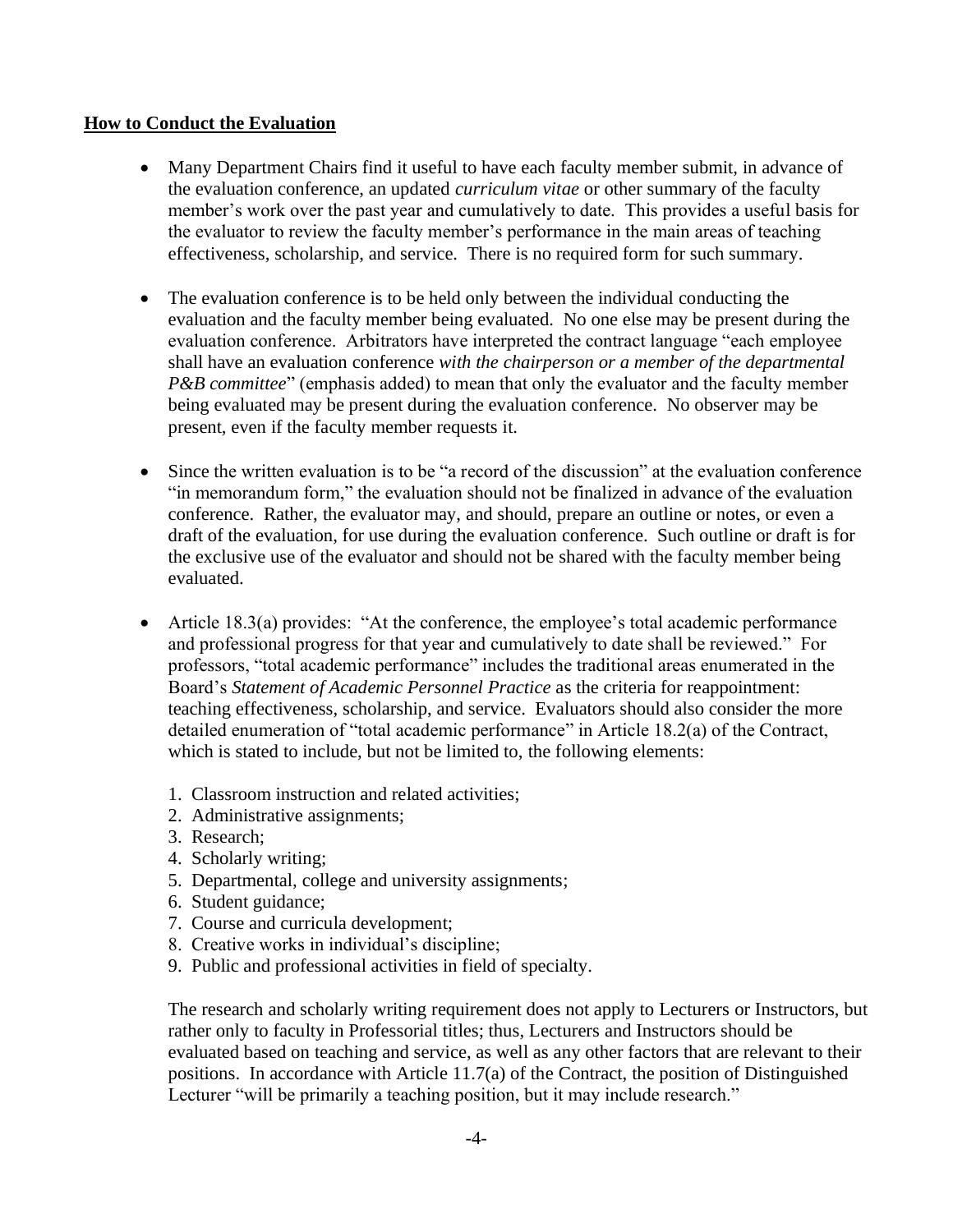- It is essential that annual evaluations be just that *evaluations*. That is, in order for annual evaluations to be useful to the faculty member being evaluated, as well as to the personnel committees charged with considering the faculty members for reappointment and eventually tenure (or CCE for Lecturers), evaluations must be probative and not just descriptive. It is thus not sufficient simply to list or enumerate the activities in which the faculty member has engaged, including courses taught and scholarship published and in progress. Rather, the evaluator must *evaluate* the faculty member's progress, providing guidance as warranted.
- Following the evaluation conference, the evaluator "shall prepare a record of the discussion in memorandum form for inclusion in the employee's personal file." There is no prescribed form for the written evaluation; it should just be a memorandum. Most Chairs and other evaluators find it useful to use headings for the principal areas to be covered – teaching, scholarship, and service.
- In accordance with Article 18.3(a) of the Contract, the written evaluation is a "record of the discussion in memorandum form." Therefore, while the written evaluation is by no means a transcript of the evaluation conference, it should accurately reflect the substance of the actual evaluation conference; it should not contain matters that were not discussed at the conference.
- The completed written evaluation must be given to the faculty member within 10 working days of the evaluation conference. The faculty member should be asked to review and initial or sign the evaluation to indicate that he or she has received and read it. The faculty member may attach any comments he or she wishes.<sup>7</sup> You should give the faculty members you evaluate a standard length of time (such as one week) to review their evaluations before returning them to you signed for inclusion in their personnel file. Only after the evaluation has been initialed or signed by the faculty member, the evaluation, together with any comments submitted by the faculty member, must be filed in the faculty member's personal (*i.e.*, open) personnel file maintained by the Department Chair. If the faculty member submitted a *curriculum vitae* or other summary of his/her work in advance of the evaluation conference, the faculty member should be asked to sign or initial such document for inclusion in his/her personal personnel file, as well.
	- $\triangleright$  NOTE: Article 19.2(e) of the Contract provides in relevant part: "If the employee refuses to initial any document after having been given an opportunity to read the same, a statement to that effect shall be affixed to the document." In accordance with this provision, if a faculty member refuses or fails to initial or sign an evaluation after having been given an opportunity to do so, the evaluator should write on the evaluation: "[Faculty member's name] refused [or failed] to initial or sign this evaluation after having been given an opportunity to read it." Then sign and date your written notation on the evaluation, and include the evaluation, bearing your original handwritten notation of the faculty member's failure to initial the document, in his/her personal (*i.e.*, open) personnel file maintained by the Department Chair.

<sup>7</sup> All of these steps may be conducted by email.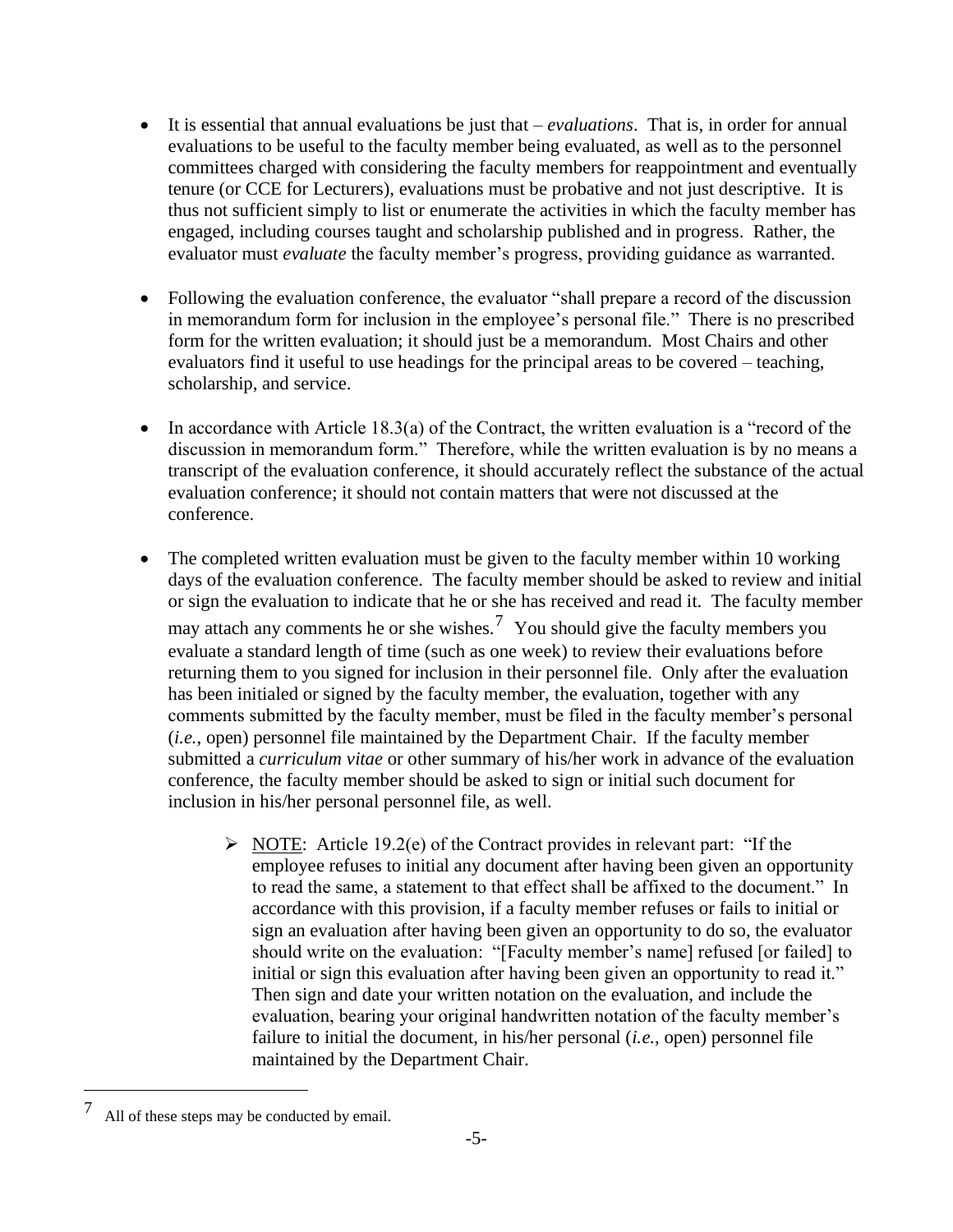• A new provision, Article 18.3(e), was adopted in the 2010-2017 Contract, and remains in effect, to address a situation in which an evaluation conference is scheduled, but the employee fails to attend without reasonable cause. Article 18.3(e), which applies to both faculty and non-teaching instructional staff (including HEOs, CLTs, etc.), provides in full as follows:

Effective with the start of the 2016-2017 academic year, in the event an evaluation conference is scheduled as provided for in subsections (a) or (b) above, and the employee fails to attend without reasonable cause, the conference shall be rescheduled. The employee shall be notified in writing of the date of the rescheduled conference. If the employee again fails to attend the evaluation conference without reasonable cause, the department chair/designated official may prepare an evaluation in memorandum form for inclusion in the employee's personal file without holding a conference. A copy of the memorandum shall be sent to the employee within 10 working days from the scheduled date of the rescheduled conference by regular mail at his/her address on file and by email to his/her college email address.

#### **B. EVALUATION OF NON-TEACHING INSTRUCTIONAL STAFF MEMBERS**

Article 18.3(b) of the Contract applies to annual evaluations of the so-called non-teaching Instructional Staff, which includes College Laboratory Technicians (CLTs); Higher Education Officer (HEO)-series employees; Research Assistants/Associates; and any other non-teaching members of the Instructional Staff. Article 18.3(b) provides in full as follows:

> Members of the non-teaching staff, including Librarians, CLTs, Counselors, Student Personnel Services staff, Registrar series, HEO series and other non-teaching members of the Instructional Staff covered by this Agreement: Preferably once each semester, but at least once each year, each employee shall have an evaluation conference with the chairperson or supervisor to be designated by the appropriate dean or President. At the conference, the employee's total performance and professional progress shall be reviewed. Following this conference, the designated official shall prepare a record of the evaluation discussion in memorandum form for inclusion in the employee's personal file. A copy of the report shall be given to the employee within ten (10) working days following the conference.

As you can see, this provision is parallel and nearly identical to Article 18.3(a), which pertains to faculty.

For non-teaching members of the Instructional Staff assigned to academic departments, including HEOs, CLTs, and Research Assistants/Associates, the Department Chair should conduct the evaluation,